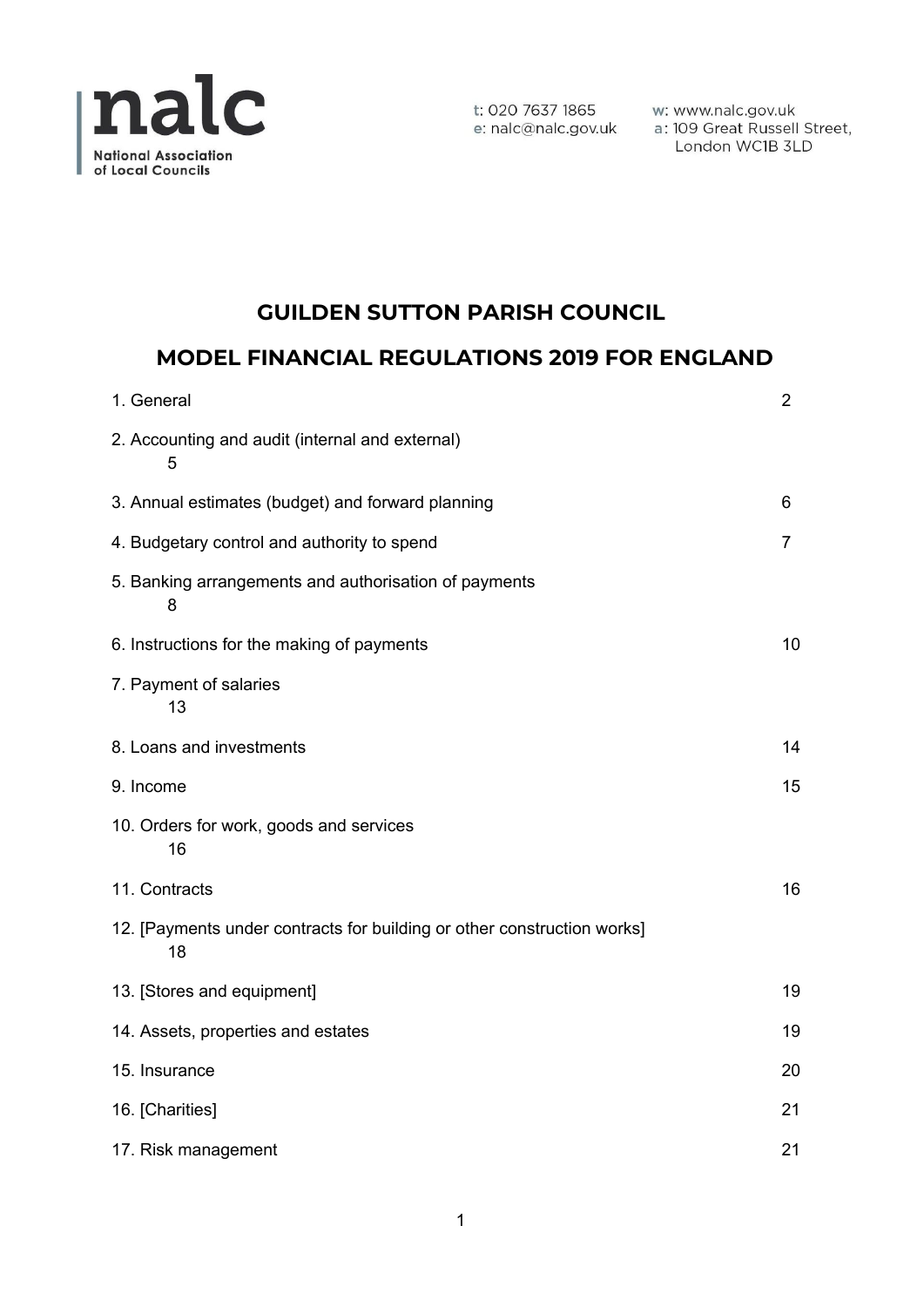

w: www.nalc.gov.uk a: 109 Great Russell Street, London WC1B 3LD

18. Suspension and revision of Financial Regulations

21

These Financial Regulations were adopted by the council at its meeting held on [enter date].

## **1. General**

1.1. These financial regulations govern the conduct of financial management by the council and may only be amended or varied by resolution of the council. Financial regulations are one of the council's three governing policy documents providing procedural guidance for members and officers. Financial regulations must be observed in conjunction with the council's standing orders<sup>1</sup> and any individual financial regulations relating to contracts.

1.2. The council is responsible in law for ensuring that its financial management is adequate and effective and that the council has a sound system of internal control which facilitates the effective exercise of the council's functions, including arrangements for the management of risk.

1.3. The council's accounting control systems must include measures:

- for the timely production of accounts;
- that provide for the safe and efficient safeguarding of public money;
- to prevent and detect inaccuracy and fraud; and
- identifying the duties of officers.

1.4. These financial regulations demonstrate how the council meets these responsibilities and requirements.

1.5. At least once a year, prior to approving the Annual Governance Statement, the council must review the effectiveness of its system of internal control which shall be in accordance with proper practices.

1.6. Deliberate or wilful breach of these Regulations by an employee may give rise to disciplinary proceedings.

<sup>&</sup>lt;sup>1</sup> Model Standing Orders for Councils (2018 Edition) is available from NALC (©NALC 2018)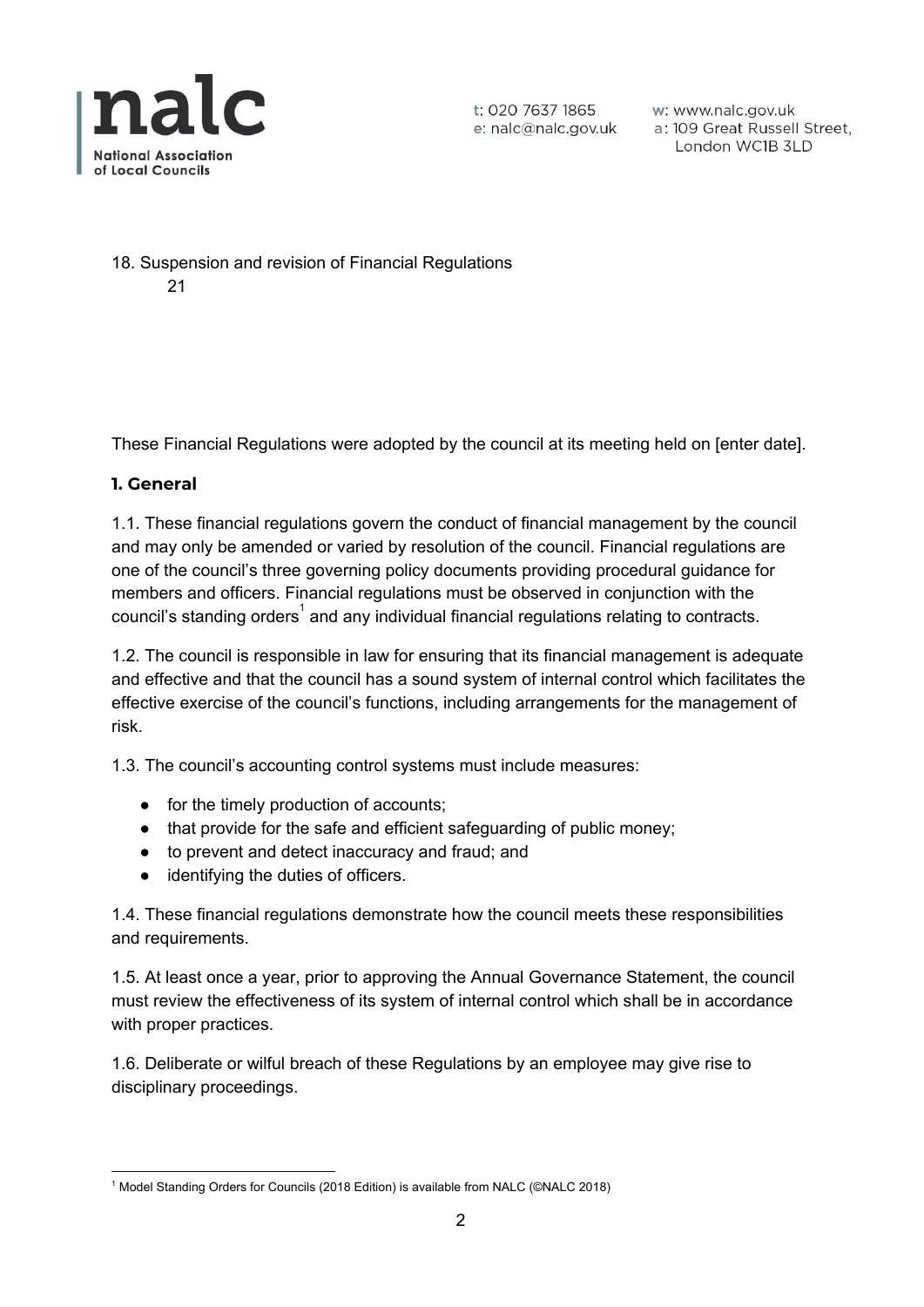

w: www.nalc.gov.uk a: 109 Great Russell Street, London WC1B 3LD

1.7. Members of council are expected to follow the instructions within these Regulations and not to entice employees to breach them. Failure to follow instructions within these Regulations brings the office of councillor into disrepute.

1.8. The Responsible Financial Officer (RFO) holds a statutory office to be appointed by the council. [The Clerk has been appointed as RFO for this council and these regulations will apply accordingly.]

1.9. The RFO;

- acts under the policy direction of the council;
- administers the council's financial affairs in accordance with all Acts, Regulations and proper practices;
- determines on behalf of the council its accounting records and accounting control systems;
- ensures the accounting control systems are observed;
- maintains the accounting records of the council up to date in accordance with proper practices;
- assists the council to secure economy, efficiency and effectiveness in the use of its resources; and
- produces financial management information as required by the council.

1.10. The accounting records determined by the RFO shall be sufficient to show and explain the council's transactions and to enable the RFO to ensure that any income and expenditure account and statement of balances, or record of receipts and payments and additional information, as the case may be, or management information prepared for the council from time to time comply with the Accounts and Audit Regulations.

1.11. The accounting records determined by the RFO shall in particular contain:

- entries from day to day of all sums of money received and expended by the council and the matters to which the income and expenditure or receipts and payments account relate;
- a record of the assets and liabilities of the council; and
- wherever relevant, a record of the council's income and expenditure in relation to claims made, or to be made, for any contribution, grant or subsidy.

1.12. The accounting control systems determined by the RFO shall include:

procedures to ensure that the financial transactions of the council are recorded as soon as reasonably practicable and as accurately and reasonably as possible;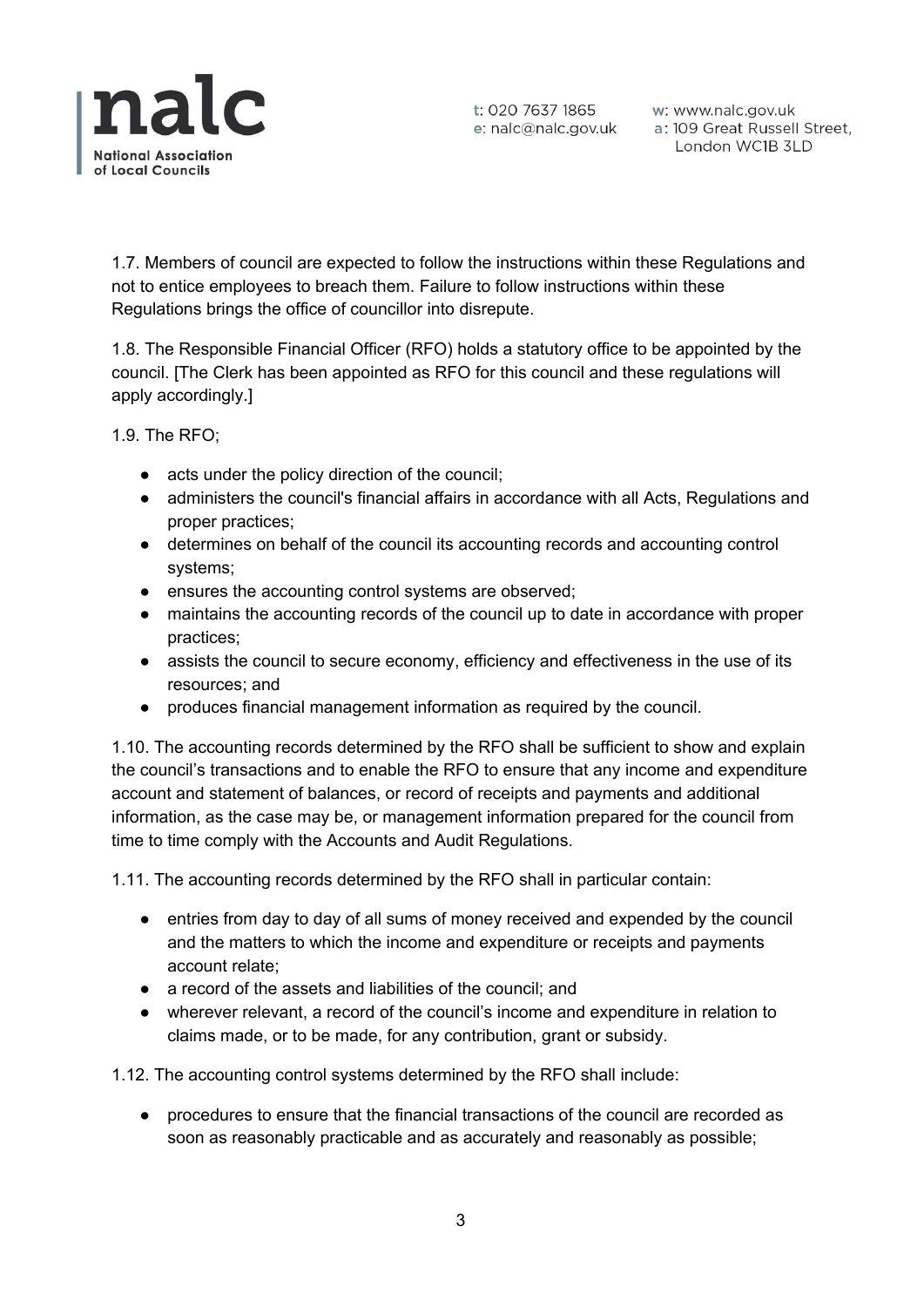

t: 020 7637 1865 w: www.nalc.gov.uk<br>e: nalc@nalc.gov.uk a: 109 Great Russell Street, London WC1B 3LD

- procedures to enable the prevention and detection of inaccuracies and fraud and the ability to reconstruct any lost records;
- identification of the duties of officers dealing with financial transactions and division of responsibilities of those officers in relation to significant transactions;
- procedures to ensure that uncollectable amounts, including any bad debts are not submitted to the council for approval to be written off except with the approval of the RFO and that the approvals are shown in the accounting records; and
- measures to ensure that risk is properly managed.

1.13. The council is not empowered by these Regulations or otherwise to delegate certain specified decisions. In particular any decision regarding:

- setting the final budget or the precept (council tax requirement);
- approving accounting statements;
- approving an annual governance statement;
- borrowing;
- writing off bad debts;
- declaring eligibility for the General Power of Competence; and
- addressing recommendations in any report from the internal or external auditors, shall be a matter for the full council only.

1.14. In addition, the council must:

- determine and keep under regular review the bank mandate for all council bank accounts;
- approve any grant or a single commitment in excess of [£5,000]; and
- in respect of the annual salary for any employee have regard to recommendations about annual salaries of employees made by the relevant committee in accordance with its terms of reference.

1.15. In these financial regulations, references to the Accounts and Audit Regulations or 'the regulations' shall mean the regulations issued under the provisions of section 27 of the Audit Commission Act 1998, or any superseding legislation, and then in force unless otherwise specified.

In these financial regulations the term 'proper practice' or 'proper practices' shall refer to guidance issued in *Governance and Accountability for Local Councils - a Practitioners' Guide (England)* issued by the Joint Practitioners Advisory Group (JPAG), available from the websites of NALC and the Society for Local Council Clerks (SLCC).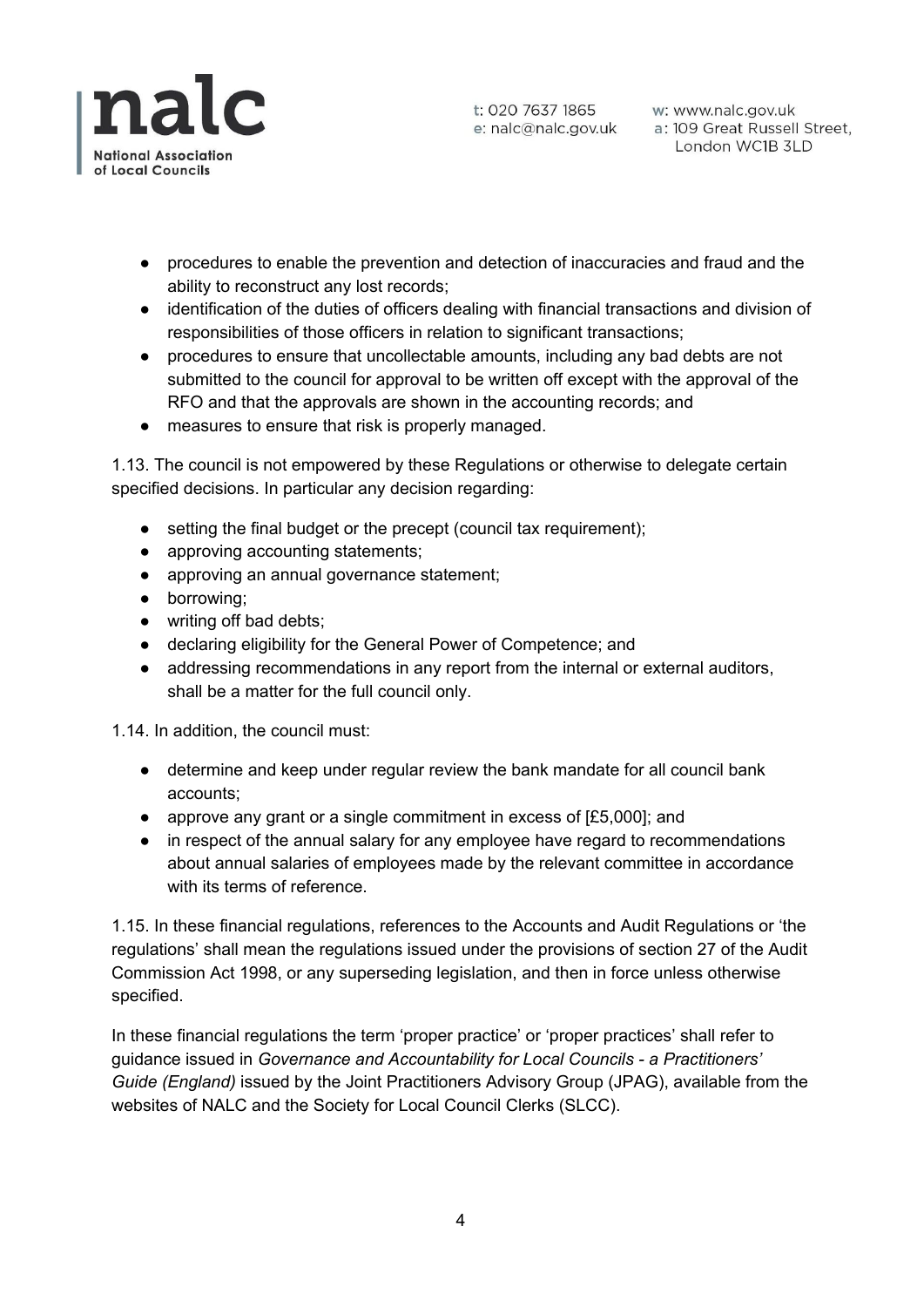

w: www.nalc.gov.uk a: 109 Great Russell Street, London WC1B 3LD

# **2. Accounting and audit (internal and external)**

2.1. All accounting procedures and financial records of the council shall be determined by the RFO in accordance with the Accounts and Audit Regulations, appropriate guidance and proper practices.

2.2. On a regular basis, at least once in each quarter, and at each financial year end, a member other than the Chairman [or a cheque signatory] shall be appointed to verify bank reconciliations (for all accounts) produced by the RFO. The member shall sign the reconciliations and the original bank statements (or similar document) as evidence of verification. This activity shall on conclusion be reported, including any exceptions, to and noted by the council [Finance Committee].

2.3. The RFO shall complete the annual statement of accounts, annual report, and any related documents of the council contained in the Annual Return (as specified in proper practices) as soon as practicable after the end of the financial year and having certified the accounts shall submit them and report thereon to the council within the timescales set by the Accounts and Audit Regulations.

2.4. The council shall ensure that there is an adequate and effective system of internal audit of its accounting records, and of its system of internal control in accordance with proper practices. Any officer or member of the council shall make available such documents and records as appear to the council to be necessary for the purpose of the audit and shall, as directed by the council, supply the RFO, internal auditor, or external auditor with such information and explanation as the council considers necessary for that purpose.

2.5. The internal auditor shall be appointed by and shall carry out the work in relation to internal controls required by the council in accordance with proper practices.

2.6. The internal auditor shall:

- be competent and independent of the financial operations of the council;
- report to council in writing, or in person, on a regular basis with a minimum of one annual written report during each financial year;
- to demonstrate competence, objectivity and independence, be free from any actual or perceived conflicts of interest, including those arising from family relationships; and
- has no involvement in the financial decision making, management or control of the council

2.7. Internal or external auditors may not under any circumstances: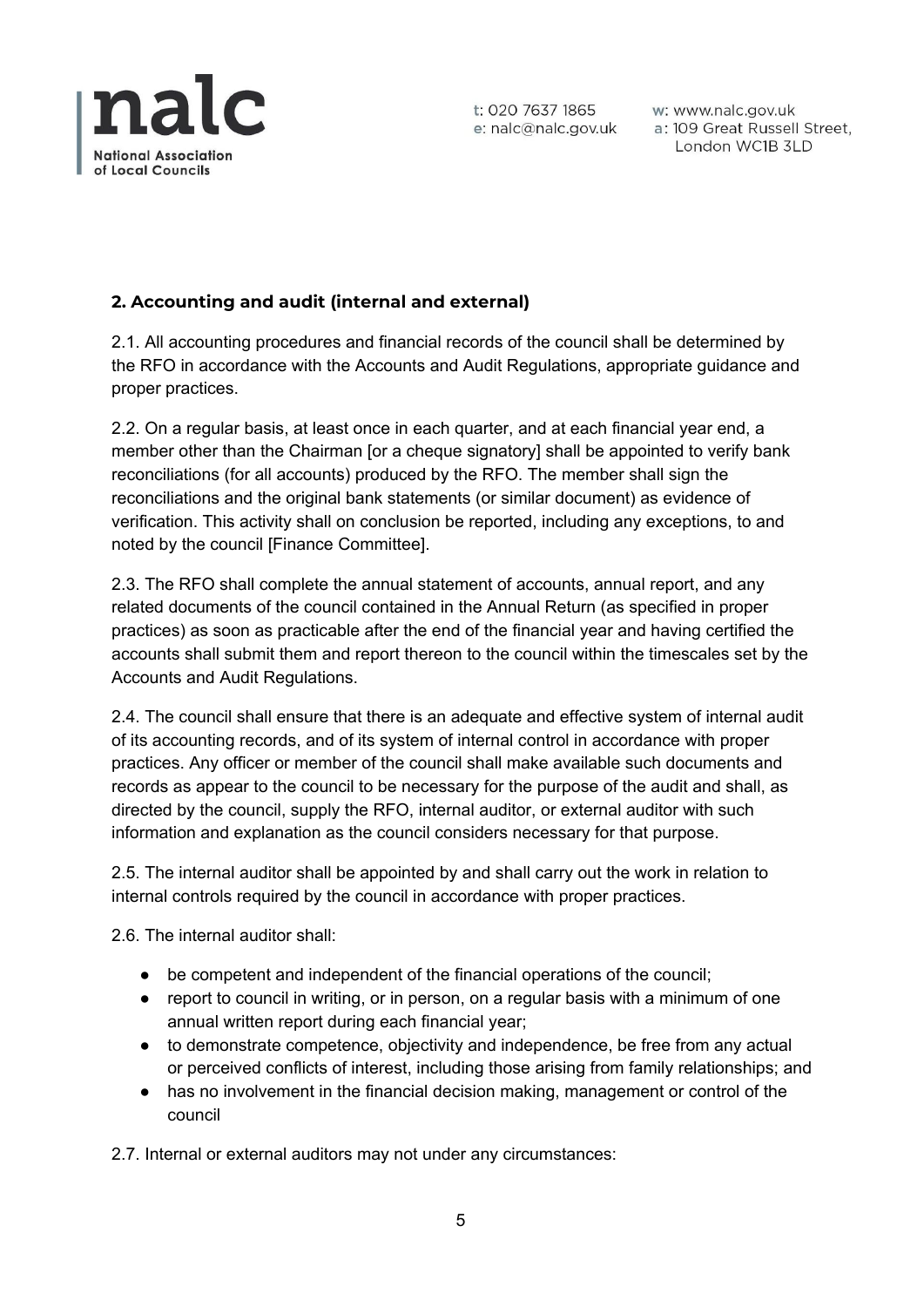

w: www.nalc.gov.uk a: 109 Great Russell Street, London WC1B 3LD

- perform any operational duties for the council;
- initiate or approve accounting transactions; or
- direct the activities of any council employee, except to the extent that such employees have been appropriately assigned to assist the internal auditor.

2.8. For the avoidance of doubt, in relation to internal audit the terms 'independent' and 'independence' shall have the same meaning as is described in proper practices.

2.9. The RFO shall make arrangements for the exercise of electors' rights in relation to the accounts including the opportunity to inspect the accounts, books, and vouchers and display or publish any notices and statements of account required by Audit Commission Act 1998, or any superseding legislation, and the Accounts and Audit Regulations.

2.10. The RFO shall, without undue delay, bring to the attention of all councillors any correspondence or report from internal or external auditors.

## **3. Annual estimates (budget) and forward planning**

[3.1. Each committee (if any) shall review its three-year forecast of revenue and capital receipts and payments. Having regard to the forecast, it shall thereafter formulate and submit proposals for the following financial year to the council not later than the end of [November] each year including any proposals for revising the forecast.]

3.2. The RFO must each year, by no later than [month], prepare detailed estimates of all receipts and payments including the use of reserves and all sources of funding for the following financial year in the form of a budget to be considered by the [relevant committee and the] council.

3.3. The council shall consider annual budget proposals in relation to the council's three year forecast of revenue and capital receipts and payments including recommendations for the use of reserves and sources of funding and update the forecast accordingly.

3.4. The council shall fix the precept (council tax requirement), and relevant basic amount of council tax to be levied for the ensuing financial year not later than by the end of January each year. The RFO shall issue the precept to the billing authority and shall supply each member with a copy of the approved annual budget.

3.5. The approved annual budget shall form the basis of financial control for the ensuing year.

#### **4. Budgetary control and authority to spend**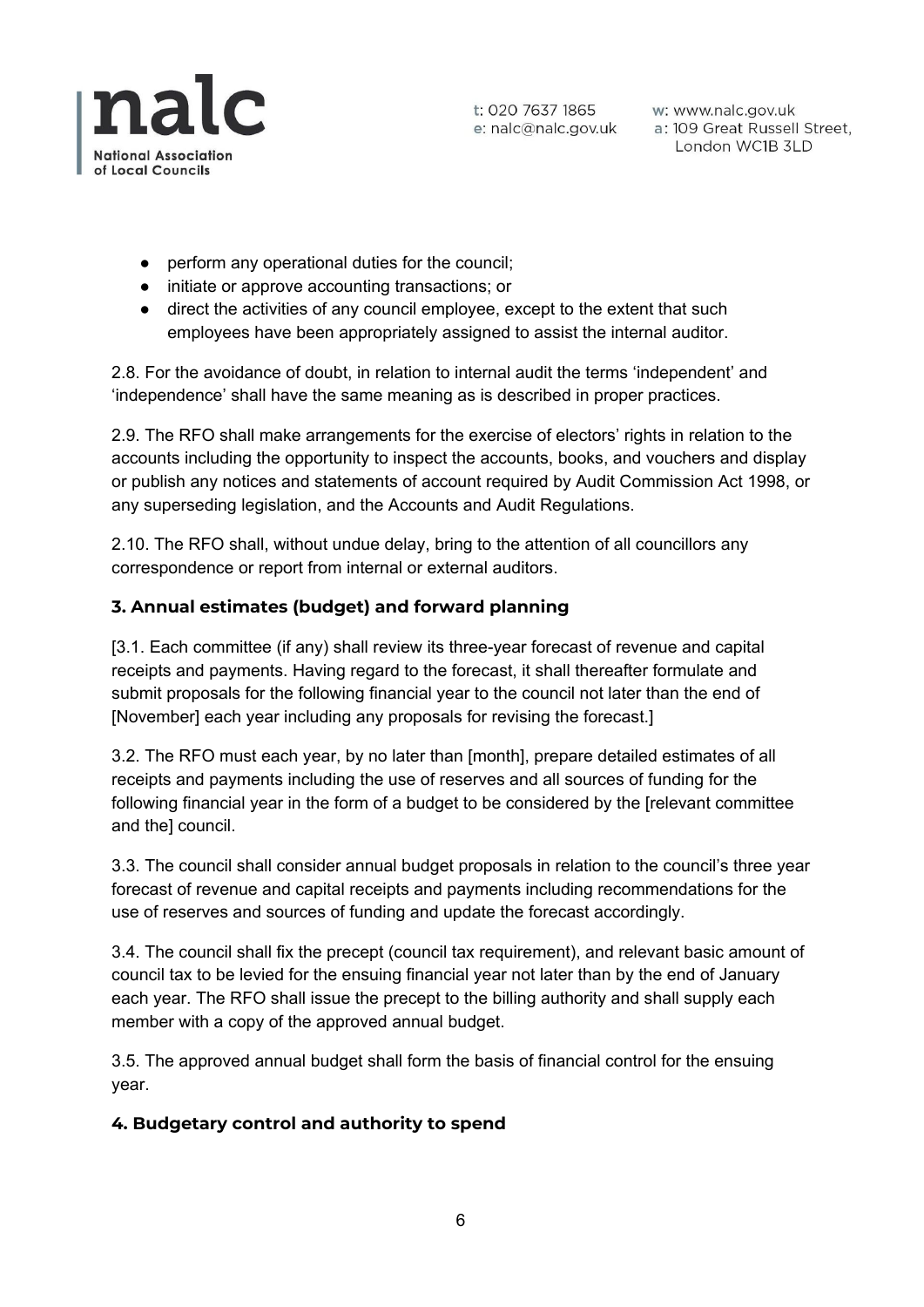

w: www.nalc.gov.uk a: 109 Great Russell Street, London WC1B 3LD

4.1. Expenditure on revenue items may be authorised up to the amounts included for that class of expenditure in the approved budget. This authority is to be determined by:

- the council for all items over [£5,000];
- a duly delegated committee of the council for items over [£500]; or
- the Clerk, in conjunction with Chairman of Council or Chairman of the appropriate committee, for any items below [£500].

Such authority is to be evidenced by a minute or by an authorisation slip duly signed by the Clerk, and where necessary also by the appropriate Chairman.

Contracts may not be disaggregated to avoid controls imposed by these regulations.

4.2. No expenditure may be authorised that will exceed the amount provided in the revenue budget for that class of expenditure other than by resolution of the council, or duly delegated committee. During the budget year and with the approval of council having considered fully the implications for public services, unspent and available amounts may be moved to other budget headings or to an earmarked reserve as appropriate ('virement').

4.3. Unspent provisions in the revenue or capital budgets for completed projects shall not be carried forward to a subsequent year.

4.4. The salary budgets are to be reviewed at least annually in [October] for the following financial year and such review shall be evidenced by a hard copy schedule signed by the Clerk and the Chairman of Council or relevant committee. The RFO will inform committees of any changes impacting on their budget requirement for the coming year in good time.

4.5. In cases of extreme risk to the delivery of council services, the clerk may authorise revenue expenditure on behalf of the council which in the clerk's judgement it is necessary to carry out. Such expenditure includes repair, replacement or other work, whether or not there is any budgetary provision for the expenditure, subject to a limit of [£500]. The Clerk shall report such action to the chairman as soon as possible and to the council as soon as practicable thereafter.

4.6. No expenditure shall be authorised in relation to any capital project and no contract entered into or tender accepted involving capital expenditure unless the council is satisfied that the necessary funds are available and the requisite borrowing approval has been obtained.

4.7. All capital works shall be administered in accordance with the council's standing orders and financial regulations relating to contracts.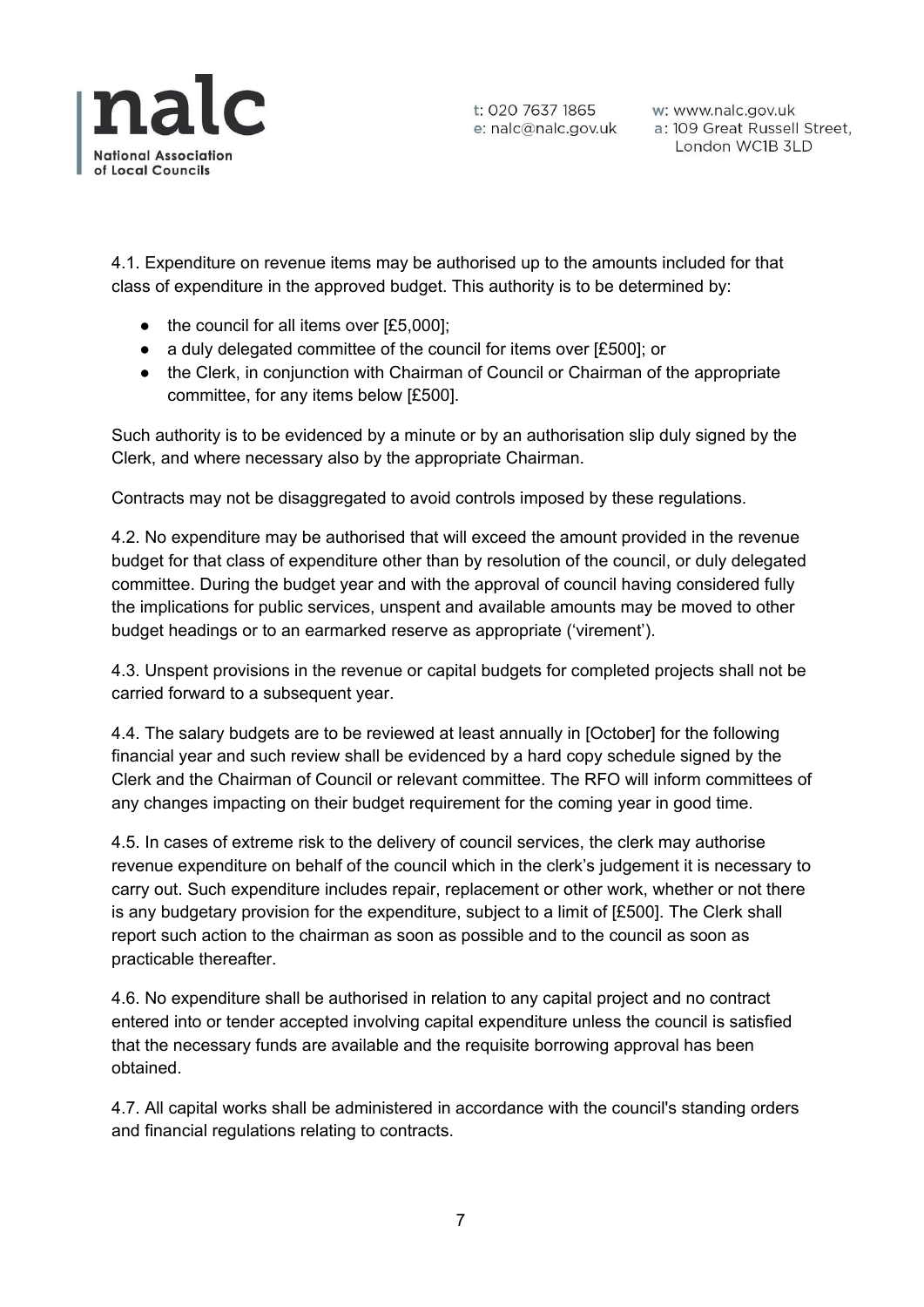

w: www.nalc.gov.uk a: 109 Great Russell Street, London WC1B 3LD

4.8. The RFO shall regularly provide the council with a statement of receipts and payments to date under each head of the budgets, comparing actual expenditure to the appropriate date against that planned as shown in the budget. These statements are to be prepared at least at the end of each financial quarter and shall show explanations of material variances. For this purpose "material" shall be in excess of [£100] or [15%] of the budget.

4.9. Changes in earmarked reserves shall be approved by council as part of the budgetary control process.

## **5. Banking arrangements and authorisation of payments**

5.1. The council's banking arrangements, including the bank mandate, shall be made by the RFO and approved by the council; banking arrangements may not be delegated to a committee. They shall be regularly reviewed for safety and efficiency. [The council shall seek credit references in respect of members or employees who act as signatories.]

5.2. The RFO shall prepare a schedule of payments requiring authorisation, forming part of the Agenda for the Meeting and, together with the relevant invoices, present the schedule to council [or finance committee]. The council / committee shall review the schedule for compliance and, having satisfied itself shall authorise payment by a resolution of the council [or finance committee]. The approved schedule shall be ruled off and initialled by the Chairman of the Meeting. A detailed list of all payments shall be disclosed within or as an attachment to the minutes of the meeting at which payment was authorised. Personal payments (including salaries, wages, expenses and any payment made in relation to the termination of a contract of employment) may be summarised to remove public access to any personal information.

5.3. All invoices for payment shall be examined, verified and certified by the RFO to confirm that the work, goods or services to which each invoice relates has been received, carried out, examined and represents expenditure previously approved by the council.

5.4. The RFO shall examine invoices for arithmetical accuracy and analyse them to the appropriate expenditure heading. The RFO shall take all steps to pay all invoices submitted, and which are in order, at the next available council [or Finance Committee] meeting.

5.5. The Clerk and RFO shall have delegated authority to authorise the payment of items only in the following circumstances:

a) If a payment is necessary to avoid a charge to interest under the Late Payment of Commercial Debts (Interest) Act 1998, and the due date for payment is before the next scheduled Meeting of council, where the Clerk and RFO certify that there is no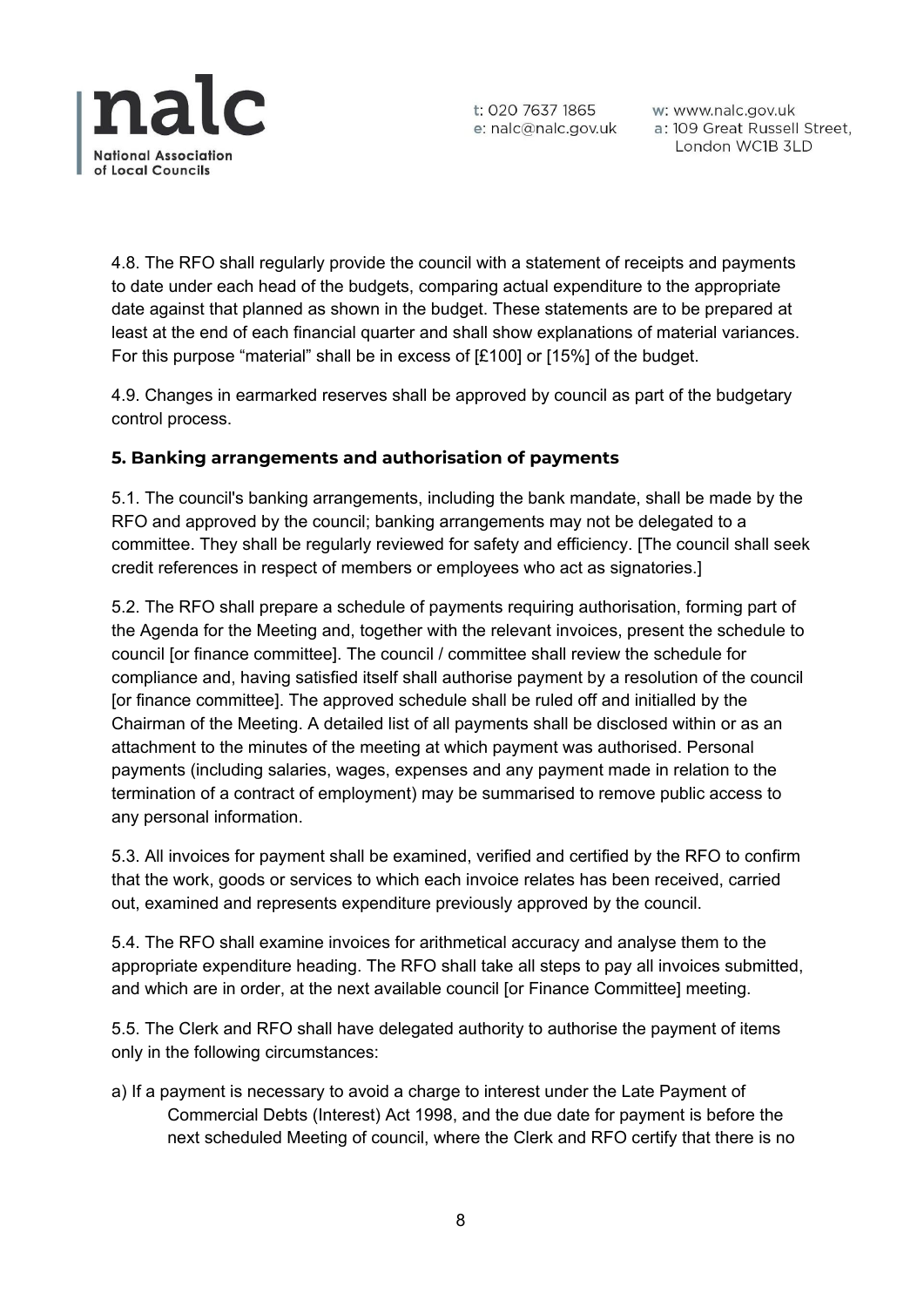

w: www.nalc.gov.uk a: 109 Great Russell Street, London WC1B 3LD

dispute or other reason to delay payment, provided that a list of such payments shall be submitted to the next appropriate meeting of council [or finance committee];

- b) An expenditure item authorised under 5.6 below (continuing contracts and obligations) provided that a list of such payments shall be submitted to the next appropriate meeting of council [or finance committee]; or
- c) fund transfers within the councils banking arrangements up to the sum of [£10,000], provided that a list of such payments shall be submitted to the next appropriate meeting of council [or finance committee].

5.6. For each financial year the Clerk and RFO shall draw up a list of due payments which arise on a regular basis as the result of a continuing contract, statutory duty, or obligation (such as but not exclusively) Salaries, PAYE and NI, Superannuation Fund and regular maintenance contracts and the like for which council [,or a duly authorised committee,] may authorise payment for the year provided that the requirements of regulation 4.1 (Budgetary Controls) are adhered to, provided also that a list of such payments shall be submitted to the next appropriate meeting of council [or Finance Committee].

5.7. A record of regular payments made under 5.6 above shall be drawn up and be signed by two members on each and every occasion when payment is authorised - thus controlling the risk of duplicated payments being authorised and / or made.

5.8. In respect of grants a duly authorised committee shall approve expenditure within any limits set by council and in accordance with any policy statement approved by council. Any Revenue or Capital Grant in excess of £5,000 shall before payment, be subject to ratification by resolution of the council.

5.9. Members are subject to the Code of Conduct that has been adopted by the council and shall comply with the Code and Standing Orders when a decision to authorise or instruct payment is made in respect of a matter in which they have a disclosable pecuniary or other interest, unless a dispensation has been granted.

5.10. The council will aim to rotate the duties of members in these Regulations so that onerous duties are shared out as evenly as possible over time.

5.11. Any changes in the recorded details of suppliers, such as bank account records, shall be approved in writing by a Member.

#### **6. Instructions for the making of payments**

6.1. The council will make safe and efficient arrangements for the making of its payments.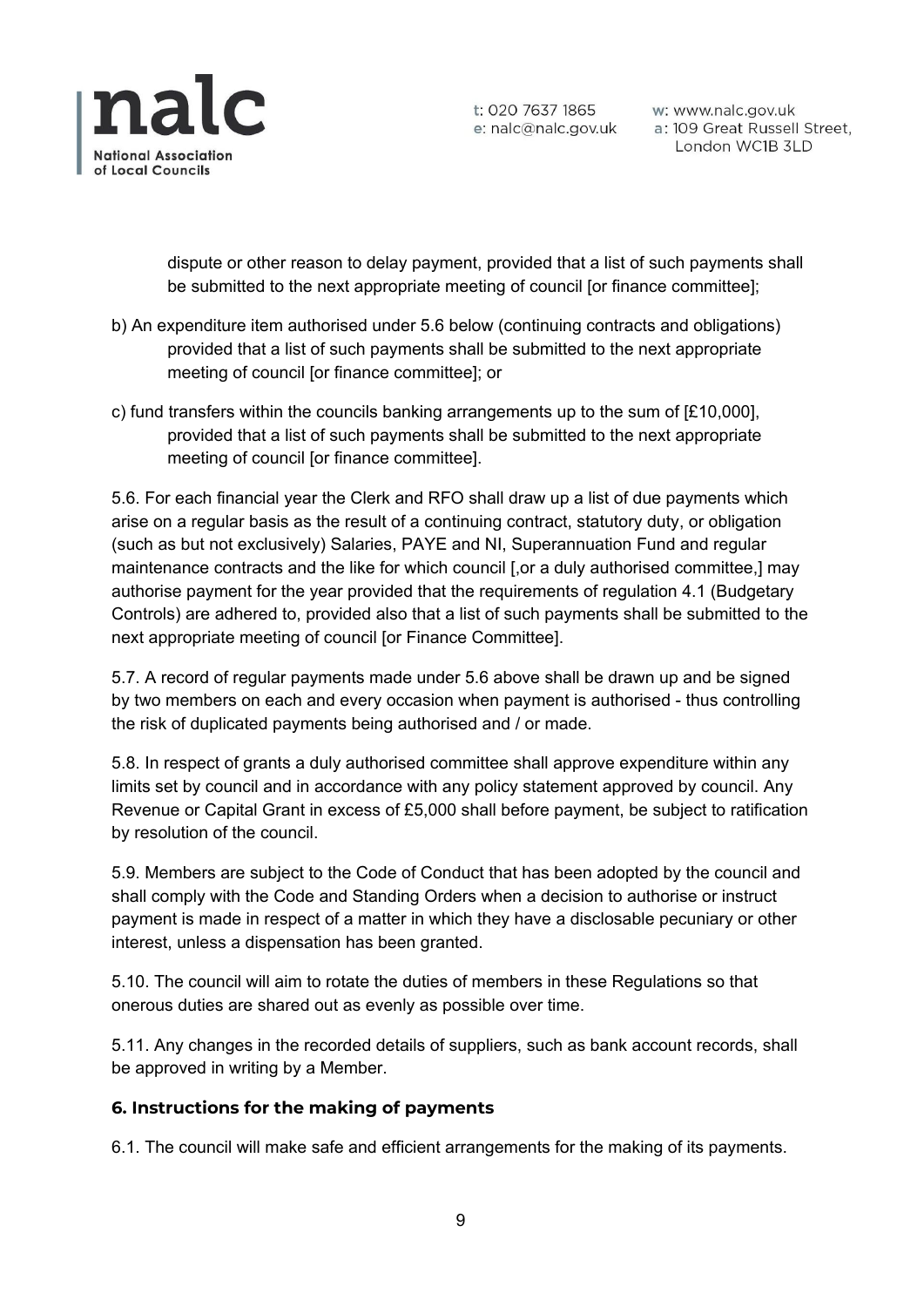

w: www.nalc.gov.uk a: 109 Great Russell Street, London WC1B 3LD

6.2. Following authorisation under Financial Regulation 5 above, the council, a duly delegated committee or, if so delegated, the Clerk or RFO shall give instruction that a payment shall be made.

6.3. All payments shall be affected by cheque or other instructions to the council's bankers, or otherwise, in accordance with a resolution of council [or duly delegated committee].

6.4. Cheques or orders for payment drawn on the bank account in accordance with the schedule as presented to council or committee shall be signed by [one] two member[s] of council [and countersigned by the Clerk,] in accordance with a resolution instructing that payment. A member who is a bank signatory, having a connection by virtue of family or business relationships with the beneficiary of a payment, should not, under normal circumstances, be a signatory to the payment in question.

6.5. To indicate agreement of the details shown on the cheque or order for payment with the counterfoil and the invoice or similar documentation, the signatories shall each also initial the cheque counterfoil.

6.6. Cheques or orders for payment shall not normally be presented for signature other than at a council or committee meeting (including immediately before or after such a meeting). Any signatures obtained away from such meetings shall be reported to the council [or Finance Committee] at the next convenient meeting.

6.7. If thought appropriate by the council, payment for utility supplies (energy, telephone and water) and any National Non-Domestic Rates may be made by variable direct debit provided that the instructions are signed by two members and any payments are reported to council as made. The approval of the use of a variable direct debit shall be renewed by resolution of the council at least every two years.

6.8. If thought appropriate by the council, payment for certain items (principally salaries) may be made by banker's standing order provided that the instructions are signed, or otherwise evidenced by two members are retained and any payments are reported to council as made. The approval of the use of a banker's standing order shall be renewed by resolution of the council at least every two years.

6.9. If thought appropriate by the council, payment for certain items may be made by BACS or CHAPS methods provided that the instructions for each payment are signed, or otherwise evidenced, by two authorised bank signatories, are retained and any payments are reported to council as made. The approval of the use of BACS or CHAPS shall be renewed by resolution of the council at least every two years.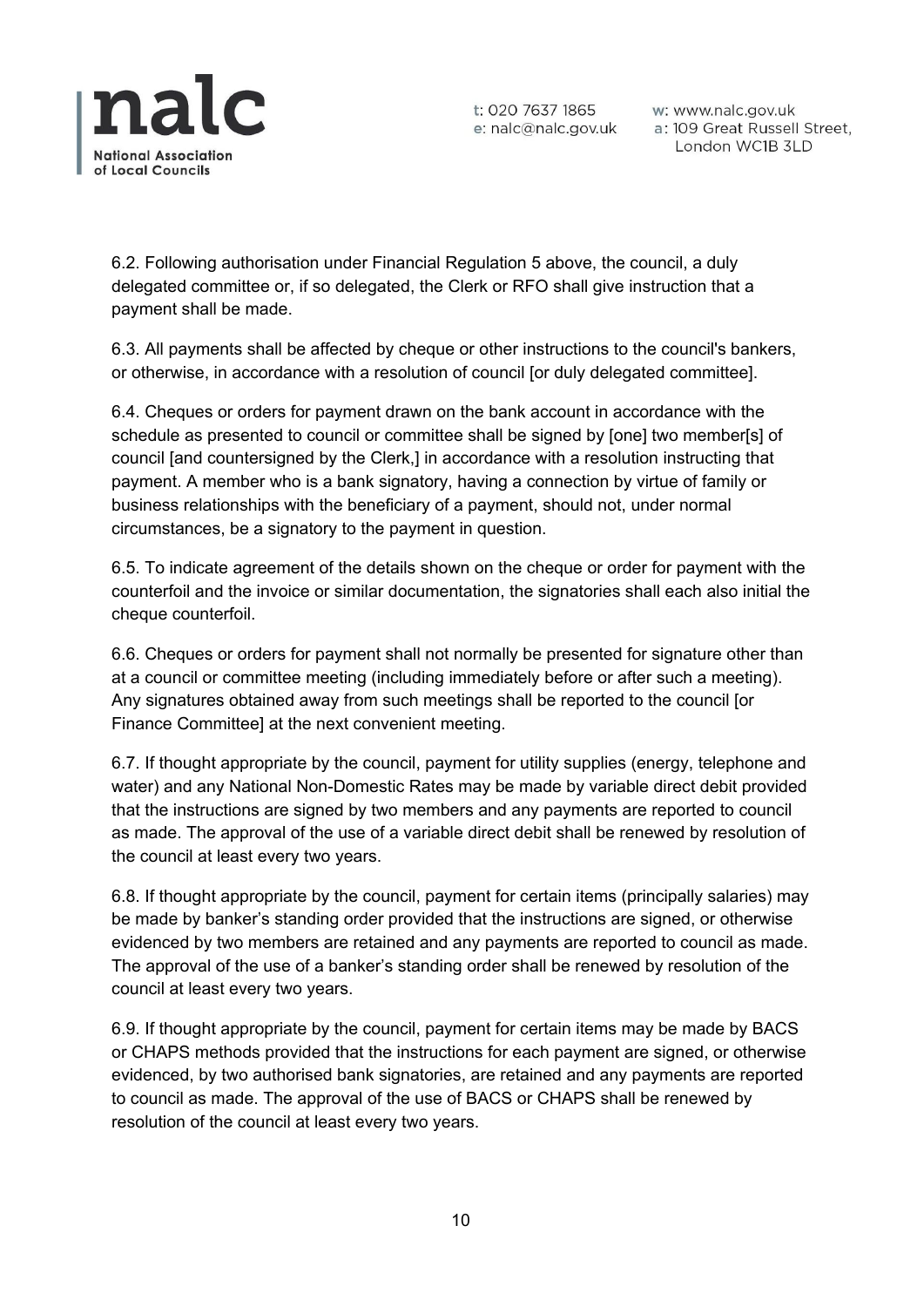

w: www.nalc.gov.uk a: 109 Great Russell Street, London WC1B 3LD

6.10. If thought appropriate by the council payment for certain items may be made by internet banking transfer provided evidence is retained showing which members approved the payment.

6.11. Where a computer requires use of a personal identification number (PIN) or other password(s), for access to the council's records on that computer, a note shall be made of the PIN and Passwords and shall be handed to and retained by the Chairman of Council in a sealed dated envelope. This envelope may not be opened other than in the presence of two other councillors. After the envelope has been opened, in any circumstances, the PIN and / or passwords shall be changed as soon as practicable. The fact that the sealed envelope has been opened, in whatever circumstances, shall be reported to all members immediately and formally to the next available meeting of the council. This will not be required for a member's personal computer used only for remote authorisation of bank payments.

6.12. No employee or councillor shall disclose any PIN or password, relevant to the working of the council or its bank accounts, to any person not authorised in writing by the council or a duly delegated committee.

6.13. Regular back-up copies of the records on any computer shall be made and shall be stored securely away from the computer in question, and preferably off site.

6.14. The council, and any members using computers for the council's financial business, shall ensure that anti-virus, anti-spyware and firewall software with automatic updates, together with a high level of security, is used.

6.15. Where internet banking arrangements are made with any bank, the Clerk [RFO] shall be appointed as the Service Administrator. The bank mandate approved by the council shall identify a number of councillors who will be authorised to approve transactions on those accounts. The bank mandate will state clearly the amounts of payments that can be instructed by the use of the Service Administrator alone, or by the Service Administrator with a stated number of approvals.

6.16. Access to any internet banking accounts will be directly to the access page (which may be saved under "favourites"), and not through a search engine or e-mail link. Remembered or saved passwords facilities must not be used on any computer used for council banking work. Breach of this Regulation will be treated as a very serious matter under these regulations.

6.17. Changes to account details for suppliers, which are used for internet banking may only be changed on written hard copy notification by the supplier and supported by hard copy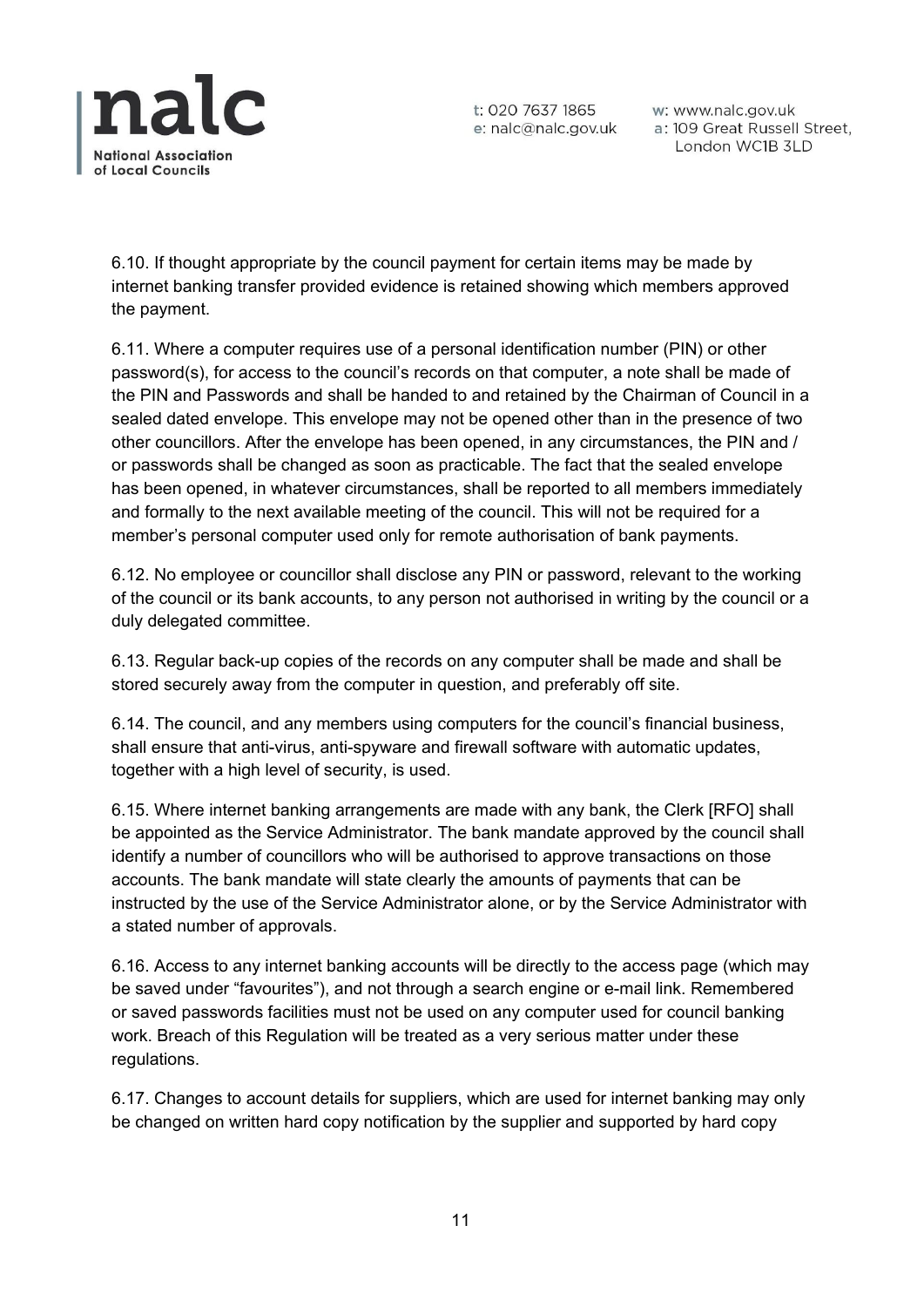

w: www.nalc.gov.uk a: 109 Great Russell Street, London WC1B 3LD

authority for change signed by [two of] the Clerk [the RFO] [a member]. A programme of regular checks of standing data with suppliers will be followed.

6.18. Any Debit Card issued for use will be specifically restricted to the Clerk [and the RFO] and will also be restricted to a single transaction maximum value of [£500] unless authorised by council or finance committee in writing before any order is placed.

6.19. A pre-paid debit card may be issued to employees with varying limits. These limits will be set by the council [Finance Committee]. Transactions and purchases made will be reported to the [council] [relevant committee] and authority for topping-up shall be at the discretion of the [council] [relevant committee].

6.20. Any corporate credit card or trade card account opened by the council will be specifically restricted to use by the Clerk [and RFO] and shall be subject to automatic payment in full at each month-end. Personal credit or debit cards of members or staff shall not be used under any circumstances.

6.21. The council will not maintain any form of cash float. All cash received must be banked intact. Any payments made in cash by the Clerk [or RFO] (for example for postage or minor stationery items) shall be refunded on a regular basis, at least quarterly.

#### **OR**

[6.22. The RFO may provide petty cash to officers for the purpose of defraying operational and other expenses. Vouchers for payments made shall be forwarded to the RFO with a claim for reimbursement.

- a) The RFO shall maintain a petty cash float of [£250] for the purpose of defraying operational and other expenses. Vouchers for payments made from petty cash shall be kept to substantiate the payment.
- b) Income received must not be paid into the petty cash float but must be separately banked, as provided elsewhere in these regulations.
- c) Payments to maintain the petty cash float shall be shown separately on the schedule of payments presented to council under 5.2 above.]

## **7. Payment of salaries**

7.1. As an employer, the council shall make arrangements to meet fully the statutory requirements placed on all employers by PAYE and National Insurance legislation. The payment of all salaries shall be made in accordance with payroll records and the rules of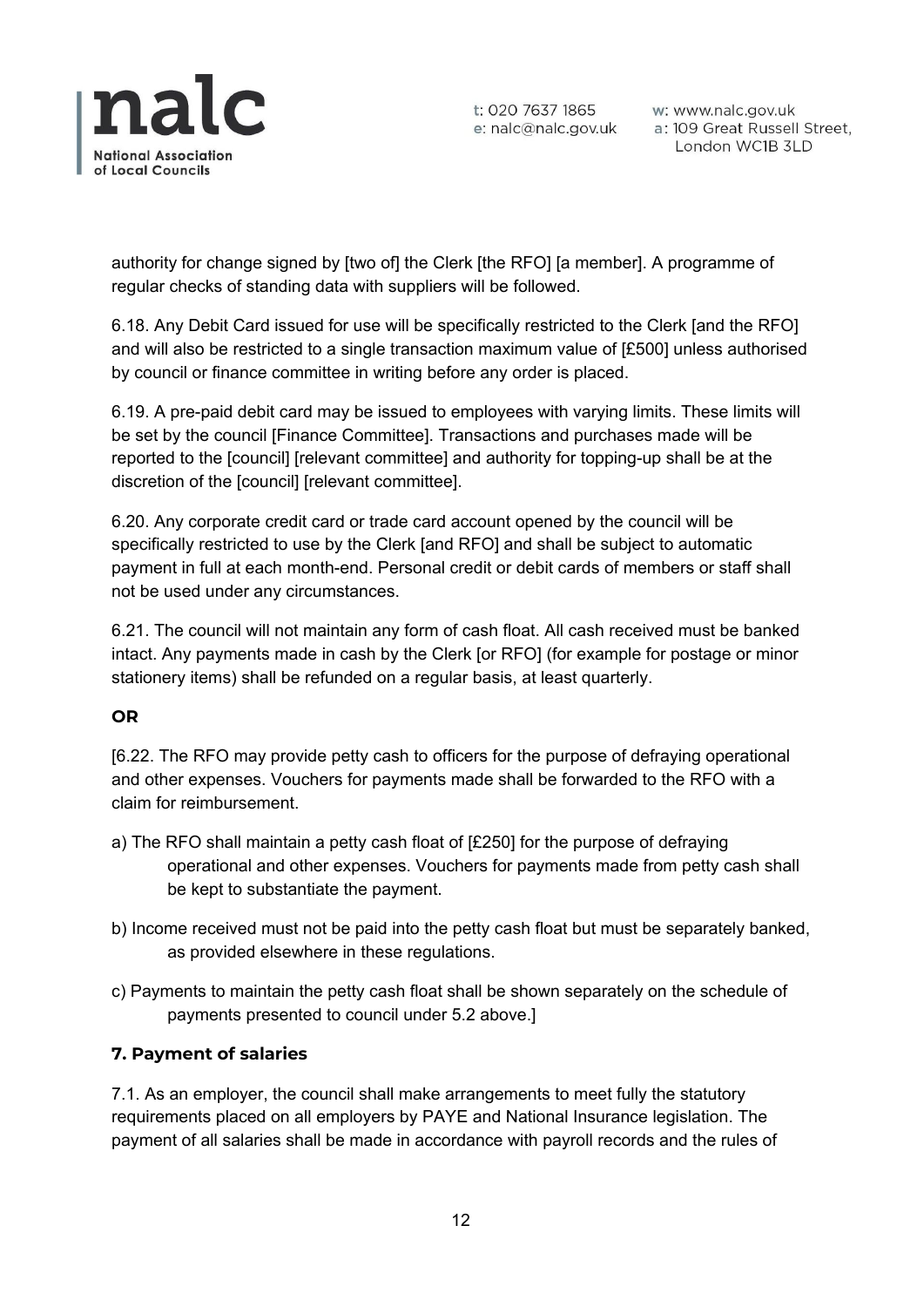

w: www.nalc.gov.uk a: 109 Great Russell Street, London WC1B 3LD

PAYE and National Insurance currently operating, and salary rates shall be as agreed by council, or duly delegated committee.

7.2. Payment of salaries and payment of deductions from salary such as may be required to be made for tax, national insurance and pension contributions, or similar statutory or discretionary deductions must be made in accordance with the payroll records and on the appropriate dates stipulated in employment contracts, provided that each payment is reported to the next available council meeting, as set out in these regulations above.

7.3. No changes shall be made to any employee's pay, emoluments, or terms and conditions of employment without the prior consent of the [council] [relevant committee].

7.4. Each and every payment to employees of net salary and to the appropriate creditor of the statutory and discretionary deductions shall be recorded in a separate confidential record (confidential cash book). This confidential record is not open to inspection or review (under the Freedom of Information Act 2000 or otherwise) other than:

- a) by any councillor who can demonstrate a need to know;
- b) by the internal auditor;
- c) by the external auditor; or
- d) by any person authorised under Audit Commission Act 1998, or any superseding legislation.

7.5. The total of such payments in each calendar month shall be reported with all other payments as made as may be required under these Financial Regulations, to ensure that only payments due for the period have actually been paid.

7.6. An effective system of personal performance management should be maintained for the senior officers.

7.7. Any termination payments shall be supported by a clear business case and reported to the council. Termination payments shall only be authorised by council.

7.8. Before employing interim staff, the council must consider a full business case.

#### **8. Loans and investments**

8.1. All borrowings shall be affected in the name of the council, after obtaining any necessary borrowing approval. Any application for borrowing approval shall be approved by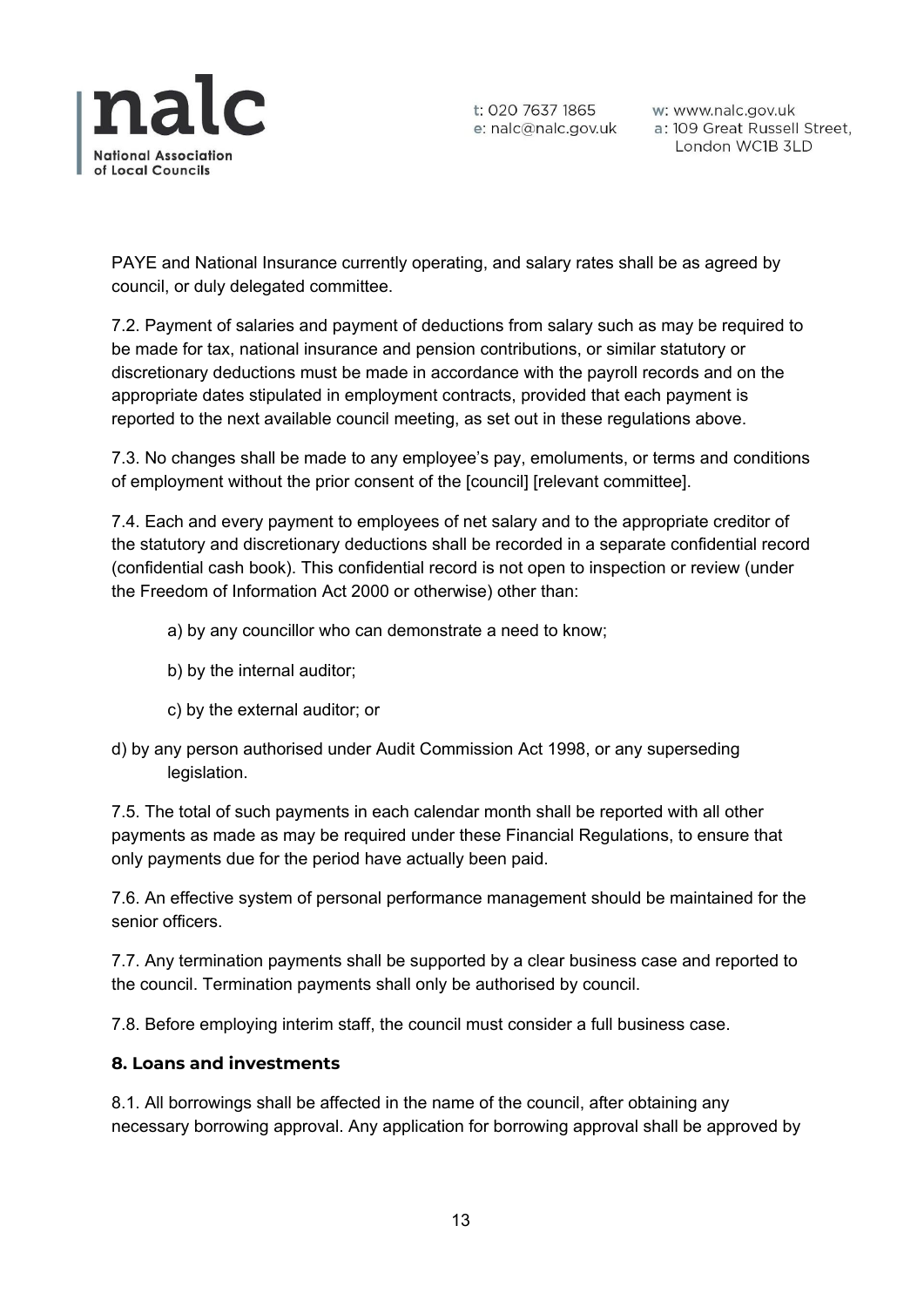

w: www.nalc.gov.uk a: 109 Great Russell Street, London WC1B 3LD

Council as to terms and purpose. The application for borrowing approval, and subsequent arrangements for the loan shall only be approved by full council.

8.2. Any financial arrangement which does not require formal borrowing approval from the Secretary of State/Welsh Assembly Government (such as Hire Purchase or Leasing of tangible assets) shall be subject to approval by the full council. In each case a report in writing shall be provided to council in respect of value for money for the proposed transaction.

8.3. The council will arrange with the council's banks and investment providers for the sending of a copy of each statement of account to the Chairman of the council at the same time as one is issued to the Clerk or RFO.

8.4. All loans and investments shall be negotiated in the name of the council and shall be for a set period in accordance with council policy.

8.5. The council shall consider the need for an Investment Strategy and Policy which, if drawn up, shall be in accordance with relevant regulations, proper practices and guidance. Any Strategy and Policy shall be reviewed by the council at least annually.

8.6. All investments of money under the control of the council shall be in the name of the council.

8.7. All investment certificates and other documents relating thereto shall be retained in the custody of the RFO.

8.8. Payments in respect of short term or long-term investments, including transfers between bank accounts held in the same bank, or branch, shall be made in accordance with Regulation 5 (Authorisation of payments) and Regulation 6 (Instructions for payments).

#### **9. Income**

9.1. The collection of all sums due to the council shall be the responsibility of and under the supervision of the RFO.

9.2. Particulars of all charges to be made for work done, services rendered or goods supplied shall be agreed annually by the council, notified to the RFO and the RFO shall be responsible for the collection of all accounts due to the council.

9.3. The council will review all fees and charges at least annually, following a report of the Clerk.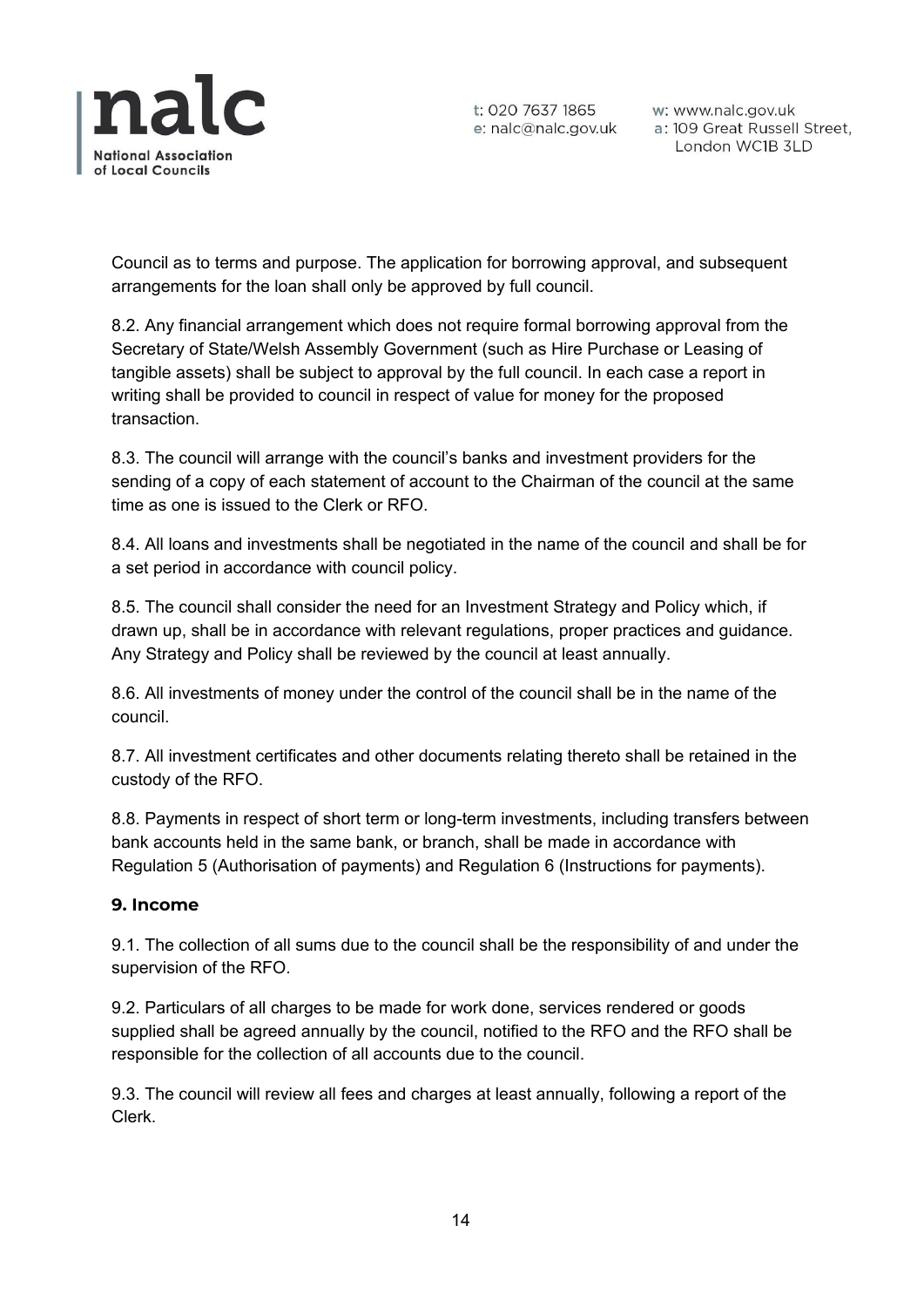

w: www.nalc.gov.uk a: 109 Great Russell Street, London WC1B 3LD

9.4. Any sums found to be irrecoverable and any bad debts shall be reported to the council and shall be written off in the year.

9.5. All sums received on behalf of the council shall be banked intact as directed by the RFO. In all cases, all receipts shall be deposited with the council's bankers with such frequency as the RFO considers necessary.

9.6. The origin of each receipt shall be entered on the paying-in slip.

9.7. Personal cheques shall not be cashed out of money held on behalf of the council.

9.8. The RFO shall promptly complete any VAT Return that is required. Any repayment claim due in accordance with VAT Act 1994 section 33 shall be made at least annually coinciding with the financial year end.

9.9. Where any significant sums of cash are regularly received by the council, the RFO shall take such steps as are agreed by the council to ensure that more than one person is present when the cash is counted in the first instance, that there is a reconciliation to some form of control such as ticket issues, and that appropriate care is taken in the security and safety of individuals banking such cash.

[9.10. Any income arising which is the property of a charitable trust shall be paid into a charitable bank account. Instructions for the payment of funds due from the charitable trust to the council (to meet expenditure already incurred by the authority) will be given by the Managing Trustees of the charity meeting separately from any council meeting (see also Regulation 16 below).]

#### **10. Orders for work, goods and services**

10.1. An official order or letter shall be issued for all work, goods and services unless a formal contract is to be prepared or an official order would be inappropriate. Copies of orders shall be retained.

10.2. Order books shall be controlled by the RFO.

10.3. All members and officers are responsible for obtaining value for money at all times. An officer issuing an official order shall ensure as far as reasonable and practicable that the best available terms are obtained in respect of each transaction, usually by obtaining three or more quotations or estimates from appropriate suppliers, subject to any de minimis provisions in Regulation 11.1 below.

10.4. A member may not issue an official order or make any contract on behalf of the council.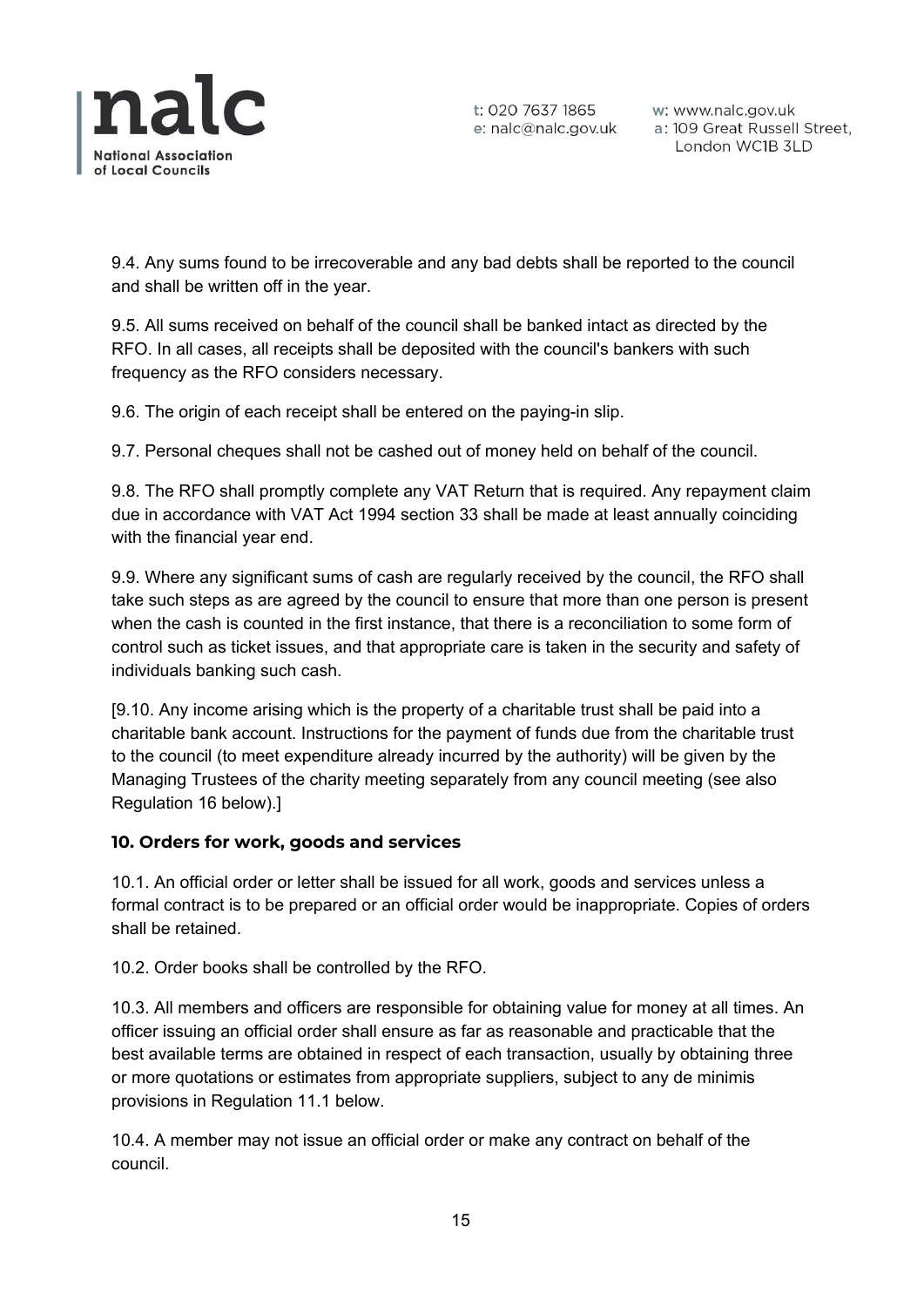

w: www.nalc.gov.uk a: 109 Great Russell Street, London WC1B 3LD

10.5. The RFO shall verify the lawful nature of any proposed purchase before the issue of any order, and in the case of new or infrequent purchases or payments, the RFO shall ensure that the statutory authority shall be reported to the meeting at which the order is approved so that the minutes can record the power being used.

#### **11. Contracts**

- 11.1. Procedures as to contracts are laid down as follows:
- a) Every contract shall comply with these financial regulations, and no exceptions shall be made otherwise than in an emergency provided that this regulation need not apply to contracts which relate to items (i) to (vi) below:
- i. for the supply of gas, electricity, water, sewerage and telephone services;
- ii. for specialist services such as are provided by legal professionals acting in disputes;
- iii. for work to be executed or goods or materials to be supplied which consist of repairs to or parts for existing machinery or equipment or plant;
- iv. for work to be executed or goods or materials to be supplied which constitute an extension of an existing contract by the council;
- v. for additional audit work of the external auditor up to an estimated value of £500 (in excess of this sum the Clerk and RFO shall act after consultation with the Chairman and Vice Chairman of council); and
- vi. for goods or materials proposed to be purchased which are proprietary articles and / or are only sold at a fixed price.
- b) Where the council intends to procure or award a public supply contract, public service contract or public works contract as defined by The Public Contracts Regulations 2015 ("the Regulations") which is valued at £25,000 or more, the council shall comply with the relevant requirements of the Regulations<sup>2</sup>.
- c) The full requirements of The Regulations, as applicable, shall be followed in respect of the tendering and award of a public supply contract, public service contract or public works contract which exceed thresholds in The Regulations set by the Public Contracts Directive 2014/24/EU (which may change from time to time)<sup>3</sup>.

 $2$  The Regulations require councils to use the Contracts Finder website to advertise contract opportunities, set out the procedures to be followed in awarding new contracts and to publicise the award of new contracts

 $3$  Thresholds currently applicable are:

a) For public supply and public service contracts 209,000 Euros (£181,302)

b) For public works contracts 5,225,000 Euros (£4,551,413)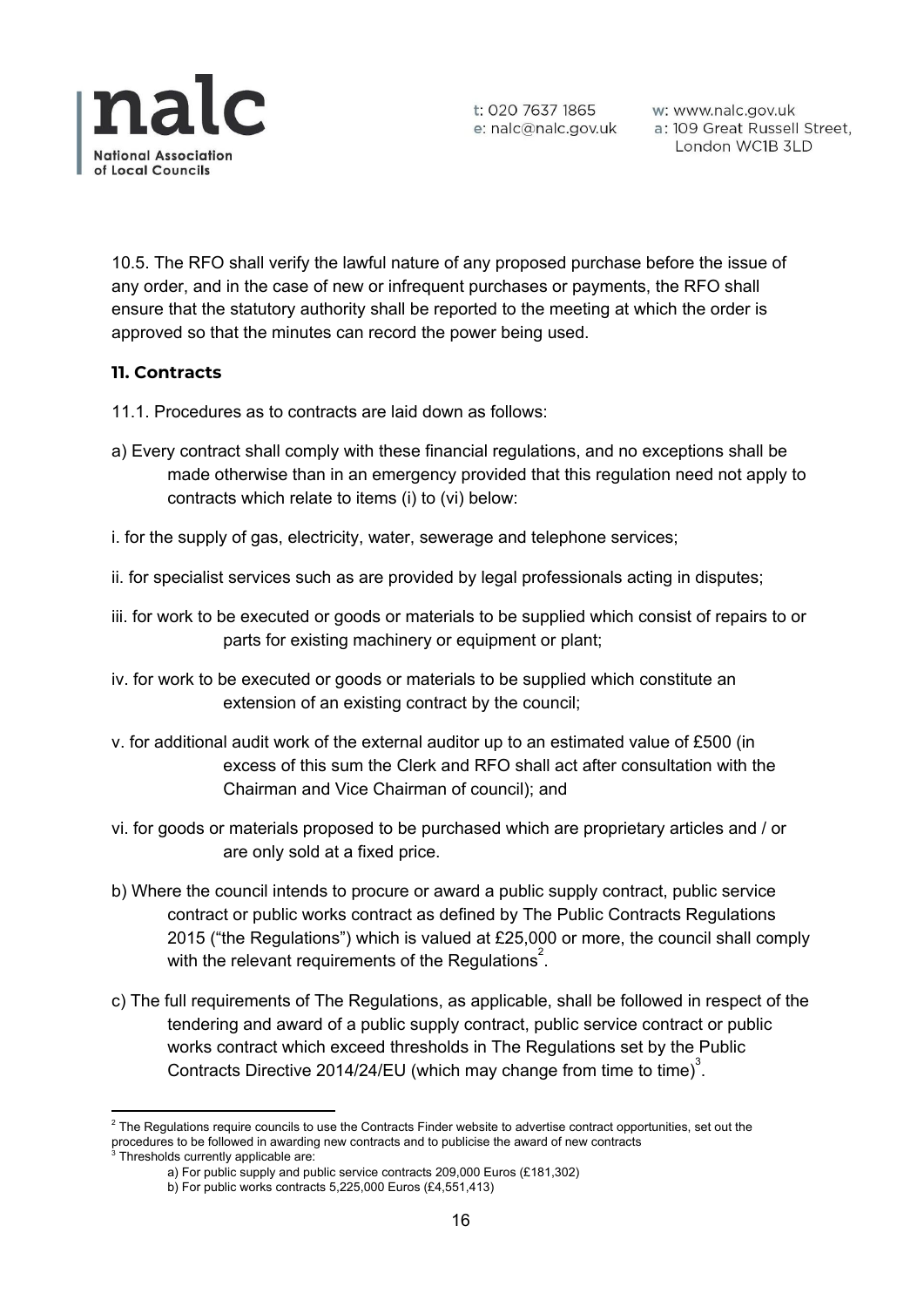

w: www.nalc.gov.uk a: 109 Great Russell Street, London WC1B 3LD

- d) When applications are made to waive financial regulations relating to contracts to enable a price to be negotiated without competition the reason shall be embodied in a recommendation to the council.
- e) Such invitation to tender shall state the general nature of the intended contract and the Clerk shall obtain the necessary technical assistance to prepare a specification in appropriate cases. The invitation shall in addition state that tenders must be addressed to the Clerk in the ordinary course of post. Each tendering firm shall be supplied with a specifically marked envelope in which the tender is to be sealed and remain sealed until the prescribed date for opening tenders for that contract.
- f) All sealed tenders shall be opened at the same time on the prescribed date by the Clerk in the presence of at least one member of council.
- g) Any invitation to tender issued under this regulation shall be subject to Standing Orders[ ],  $\frac{4}{1}$ [insert reference of the council's relevant standing order] and shall refer to the terms of the Bribery Act 2010.
- h) When it is to enter into a contract of less than £25,000 in value for the supply of goods or materials or for the execution of works or specialist services other than such goods, materials, works or specialist services as are excepted as set out in paragraph (a) the Clerk or RFO shall obtain 3 quotations (priced descriptions of the proposed supply); where the value is below [£3,000] and above [£100] the Clerk or RFO shall strive to obtain 3 estimates. Otherwise, Regulation 10.3 above shall apply.
- i) The council shall not be obliged to accept the lowest or any tender, quote or estimate.
- j) Should it occur that the council, or duly delegated committee, does not accept any tender, quote or estimate, the work is not allocated and the council requires further pricing, provided that the specification does not change, no person shall be permitted to submit a later tender, estimate or quote who was present when the original decision-making process was being undertaken.

#### **[12. Payments under contracts for building or other construction works]**

[12.1. Payments on account of the contract sum shall be made within the time specified in the contract by the RFO upon authorised certificates of the architect or other consultants engaged to supervise the contract (subject to any percentage withholding as may be agreed in the particular contract).]

<sup>4</sup> Based on NALC's Model Standing Order 18d ©NALC 2018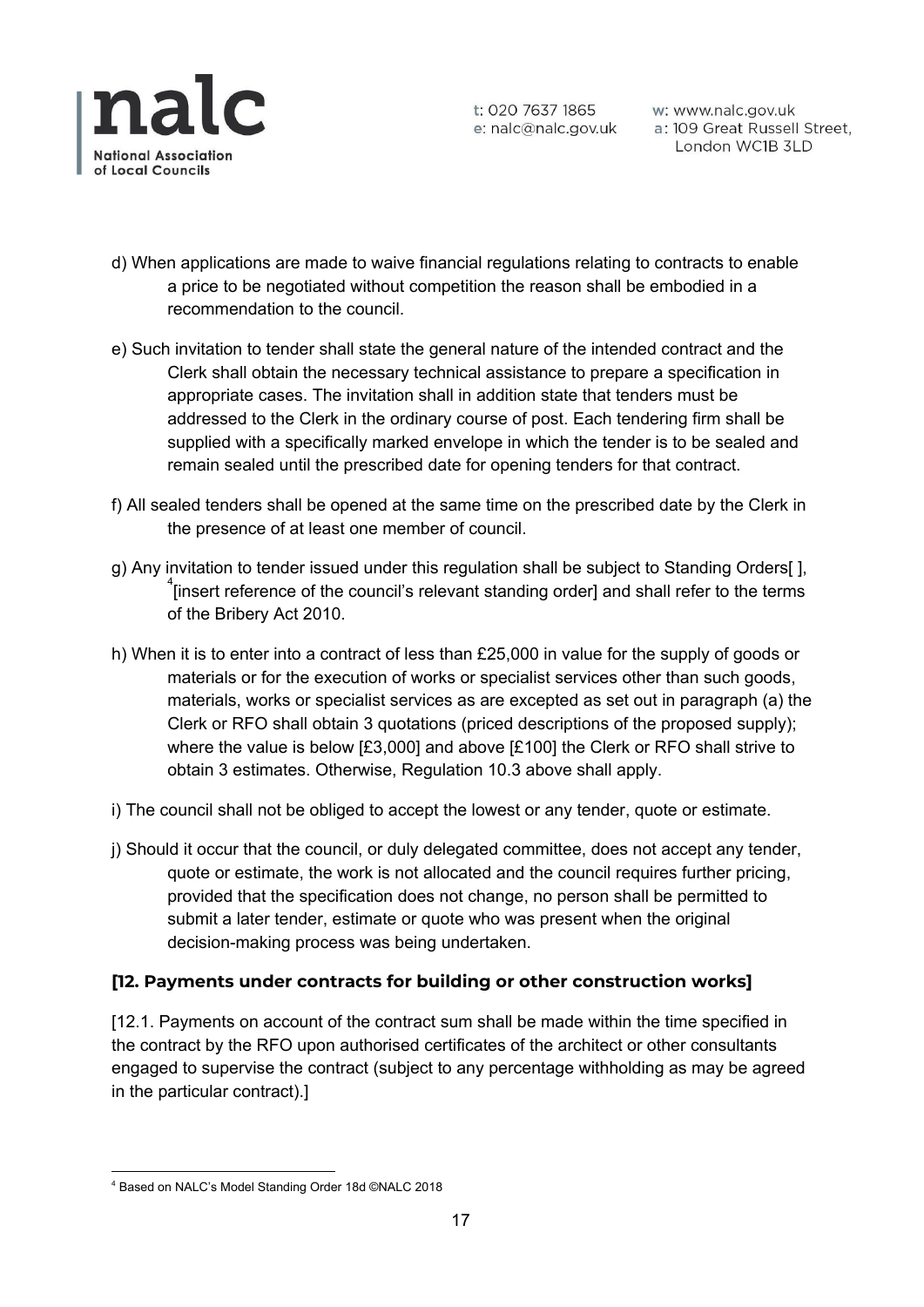

w: www.nalc.gov.uk a: 109 Great Russell Street, London WC1B 3LD

[12.2. Where contracts provide for payment by instalments the RFO shall maintain a record of all such payments. In any case where it is estimated that the total cost of work carried out under a contract, excluding agreed variations, will exceed the contract sum of 5% or more a report shall be submitted to the council.]

[12.3. Any variation to a contract or addition to or omission from a contract must be approved by the council and Clerk to the contractor in writing, the council being informed where the final cost is likely to exceed the financial provision.]

## **[13. Stores and equipment]**

[13.1. The officer in charge of each section shall be responsible for the care and custody of stores and equipment in that section.]

[13.2. Delivery notes shall be obtained in respect of all goods received into store or otherwise delivered and goods must be checked as to order and quality at the time delivery is made.]

[13.3. Stocks shall be kept at the minimum levels consistent with operational requirements.]

[13.4. The RFO shall be responsible for periodic checks of stocks and stores at least annually.]

#### **14. Assets, properties and estates**

14.1. The Clerk shall make appropriate arrangements for the custody of all title deeds and Land Registry Certificates of properties held by the council. The RFO shall ensure a record is maintained of all properties held by the council, recording the location, extent, plan, reference, purchase details, nature of the interest, tenancies granted, rents payable and purpose for which held in accordance with Accounts and Audit Regulations.

14.2. No tangible moveable property shall be purchased or otherwise acquired, sold, leased or otherwise disposed of, without the authority of the council, together with any other consents required by law, save where the estimated value of any one item of tangible movable property does not exceed [£250].

14.3. No real property (interests in land) shall be sold, leased or otherwise disposed of without the authority of the council, together with any other consents required by law. In each case a report in writing shall be provided to council in respect of valuation and surveyed condition of the property (including matters such as planning permissions and covenants) together with a proper business case (including an adequate level of consultation with the electorate).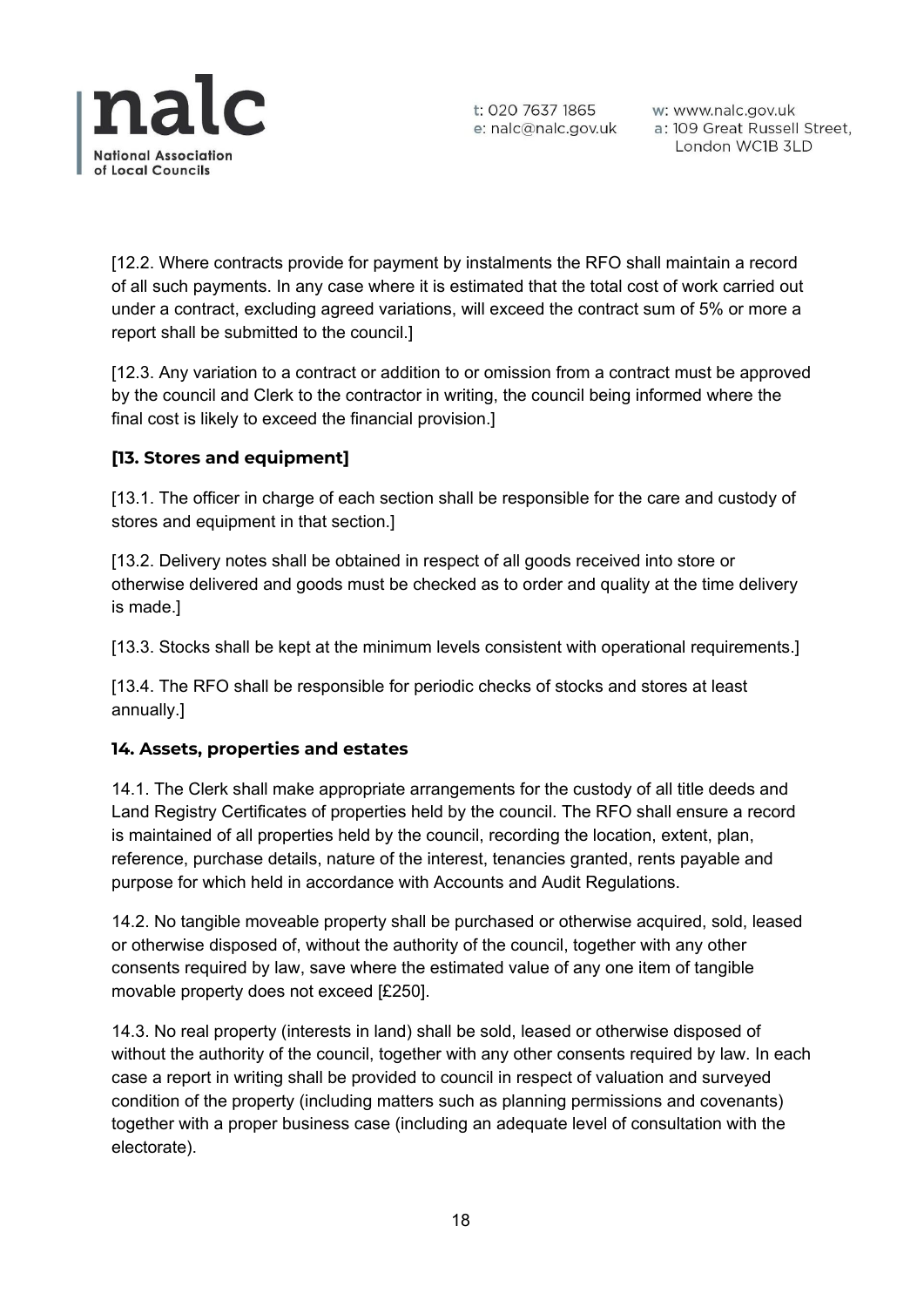

w: www.nalc.gov.uk a: 109 Great Russell Street, London WC1B 3LD

14.4. No real property (interests in land) shall be purchased or acquired without the authority of the full council. In each case a report in writing shall be provided to council in respect of valuation and surveyed condition of the property (including matters such as planning permissions and covenants) together with a proper business case (including an adequate level of consultation with the electorate).

14.5. Subject only to the limit set in Regulation 14.2 above, no tangible moveable property shall be purchased or acquired without the authority of the full council. In each case a report in writing shall be provided to council with a full business case.

14.6. The RFO shall ensure that an appropriate and accurate Register of Assets and Investments is kept up to date. The continued existence of tangible assets shown in the Register shall be verified at least annually, possibly in conjunction with a health and safety inspection of assets.

#### **15. Insurance**

15.1. Following the annual risk assessment (per Regulation 17), the RFO shall effect all insurances and negotiate all claims on the council's insurers [in consultation with the Clerk].

[15.2. The Clerk shall give prompt notification to the RFO of all new risks, properties or vehicles which require to be insured and of any alterations affecting existing insurances.]

15.3. The RFO shall keep a record of all insurances effected by the council and the property and risks covered thereby and annually review it.

15.4. The RFO shall be notified of any loss liability or damage or of any event likely to lead to a claim, and shall report these to council at the next available meeting.

15.5. All appropriate members and employees of the council shall be included in a suitable form of security or fidelity guarantee insurance which shall cover the maximum risk exposure as determined [annually] by the council, or duly delegated committee.

## **16. [Charities]**

[16.1. Where the council is sole managing trustee of a charitable body the Clerk and RFO shall ensure that separate accounts are kept of the funds held on charitable trusts and separate financial reports made in such form as shall be appropriate, in accordance with Charity Law and legislation, or as determined by the Charity Commission. The Clerk and RFO shall arrange for any audit or independent examination as may be required by Charity Law or any Governing Document.]